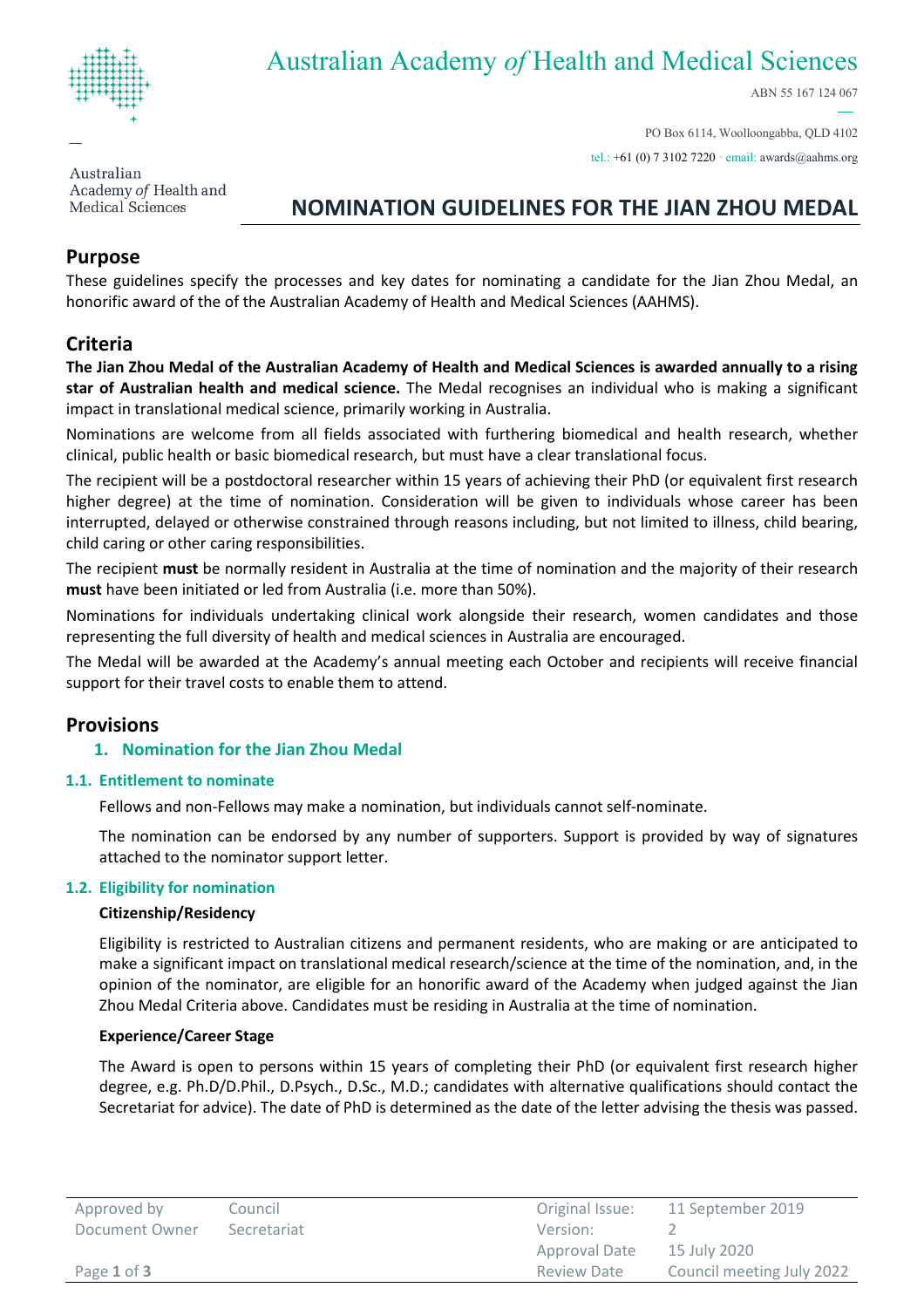#### **Career Disruption**

The Australian Academy of Health and Medical Sciences is committed to ensuring all eligible researchers can be considered for this award and will assess qualifying career disruptions alongside their opportunity to demonstrate scientific excellence.

A career disruption involves a prolonged interruption to a candidate's capacity to conduct full time equivalent (FTE) research since completing their PhD due to, but not limited to: illness, child bearing, child caring or other caring responsibilities (a disruption should be 90 days or longer, and may include long-term partial return to work formally agreed with the employer).

Candidates will be considered 'relative to opportunity', taking into account any career disruptions, to assess their associated productivity commensurate with the opportunities available. Nominators should specify in the relevant section of the nomination form the nature of any such disruptions.

Exemption periods that can be requested include up to two years FTE for a dependent child, up to a maximum of four years (FTE) for two or more dependent children. An additional 6 months (pro rata) can be applied per eligible career disruption to take into account the time it takes to return to FTE after a period of extended leave.

Career disruption periods will be taken into account for all nominees, including for those who would otherwise be beyond the eligibility requirements relating to the completion of their PhD (or equivalent).

#### **Referees**

**Four** referee reports are required for each candidate. The nominator is responsible for providing four required referee reports at the time of nomination, at least of whom **one** should be international. All four reports must be received by the deadline.

Referees should address the criteria for award and comment the candidate's achievements against these criteria. They should justify why and how the candidate is an outstanding biomedical researcher and rising star, and how they have contributed to meritorious research in clinical science or a clinically related field.

#### **1.3. Nomination Procedure**

- Nominators are to email the Secretariat [\(awards@aahms.org\)](mailto:awards@aahms.org) for the current nomination documents with the name of the intended candidate, their current email address, position and institution.
- The Nominator will receive the nomination documents, including the Nomination Form and Checklist, Candidate Consent & Certification Form, and an invitation to submit the completed documentation through a Dropbox File Request.
- Nominators should submit all nomination documentation via the provided Dropbox File Request.
- Files can be added to Dropbox at any time up until the advertised deadline for completed nominations, at which point they will close, and no further documents will be accepted.
- The nominator is responsible for confirming the candidate's eligibility and consent to nomination, and for securing the referee reports.
- The nominator shall be the primary contact regarding all aspects of the nomination.
- Nominees will remain eligible for one year. The Selection Committee, at its discretion, may decide to extend the eligibility of an especially competitive candidate for one year, in exceptional circumstances.

#### **1.4. Selection Procedure**

- Recipient(s) will be selected by the Jian Zhou Medal Selection Committee, for endorsement by Council, based assessment of all candidates against the criteria.
- Only nominees for whom the Academy has received a complete application (outlined in the checklist below) will be considered by the Committee.

| Approved by    | Council     | Original Issue:    | 11 September 2019         |
|----------------|-------------|--------------------|---------------------------|
| Document Owner | Secretariat | Version:           |                           |
|                |             | Approval Date      | 15 July 2020              |
| Page 2 of 3    |             | <b>Review Date</b> | Council meeting July 2022 |